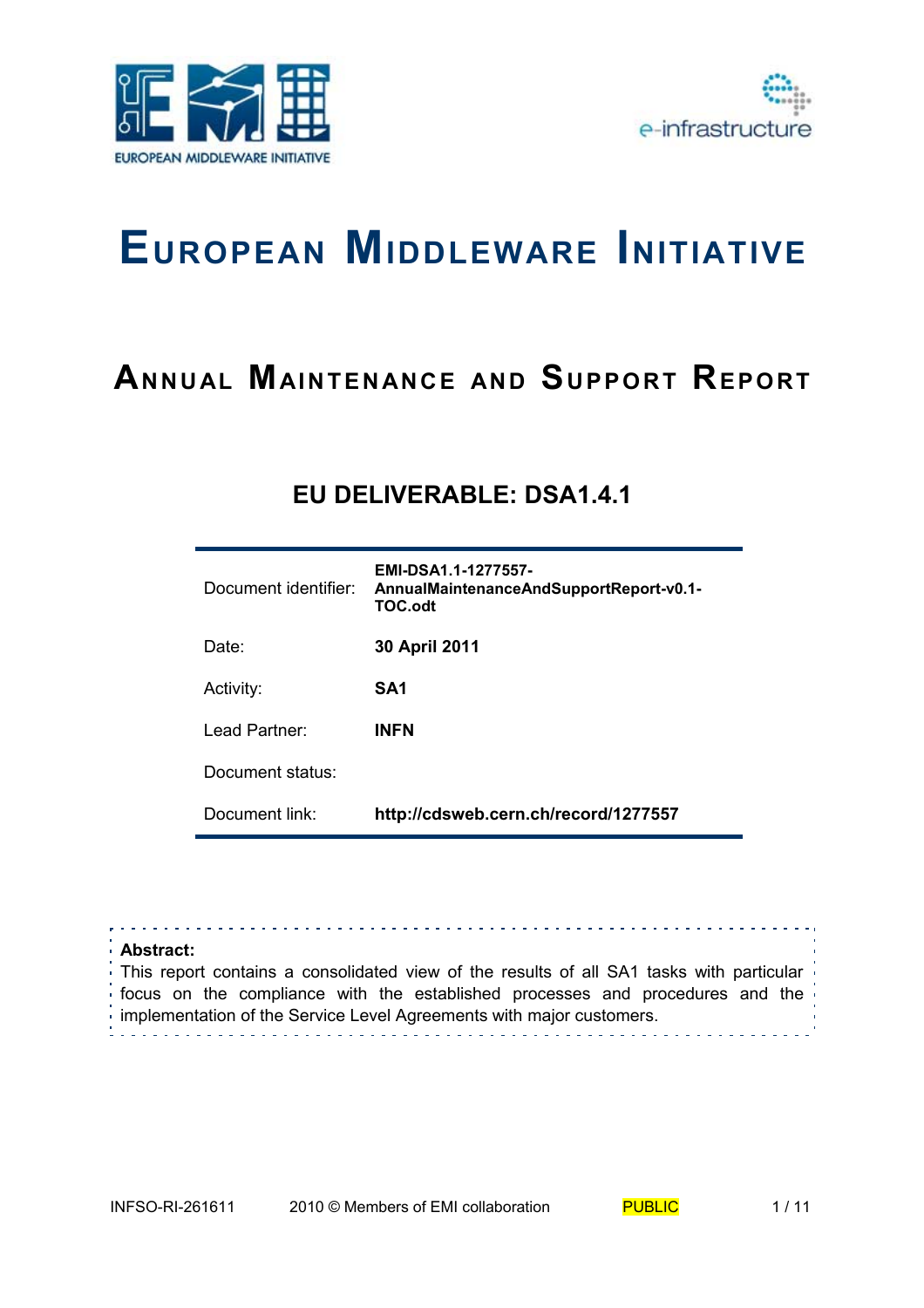

#### **Copyright notice:**

Copyright (c) Members of the EMI Collaboration. 2010.

See http://www.eu-emi.eu/about/Partners/ for details on the copyright holders.

EMI ("European Middleware Initiative") is a project partially funded by the European Commission. For more information on the project, its partners and contributors please see http://www.eu-emi.eu.

This document is released under the Open Access license. You are permitted to copy and distribute verbatim copies of this document containing this copyright notice, but modifying this document is not allowed. You are permitted to copy this document in whole or in part into other documents if you attach the following reference to the copied elements: "Copyright (C) 2010. Members of the EMI Collaboration. http://www.eu-emi.eu ".

The information contained in this document represents the views of EMI as of the date they are published. EMI does not guarantee that any information contained herein is error-free, or up to date.

EMI MAKES NO WARRANTIES, EXPRESS, IMPLIED, OR STATUTORY, BY PUBLISHING THIS DOCUMENT.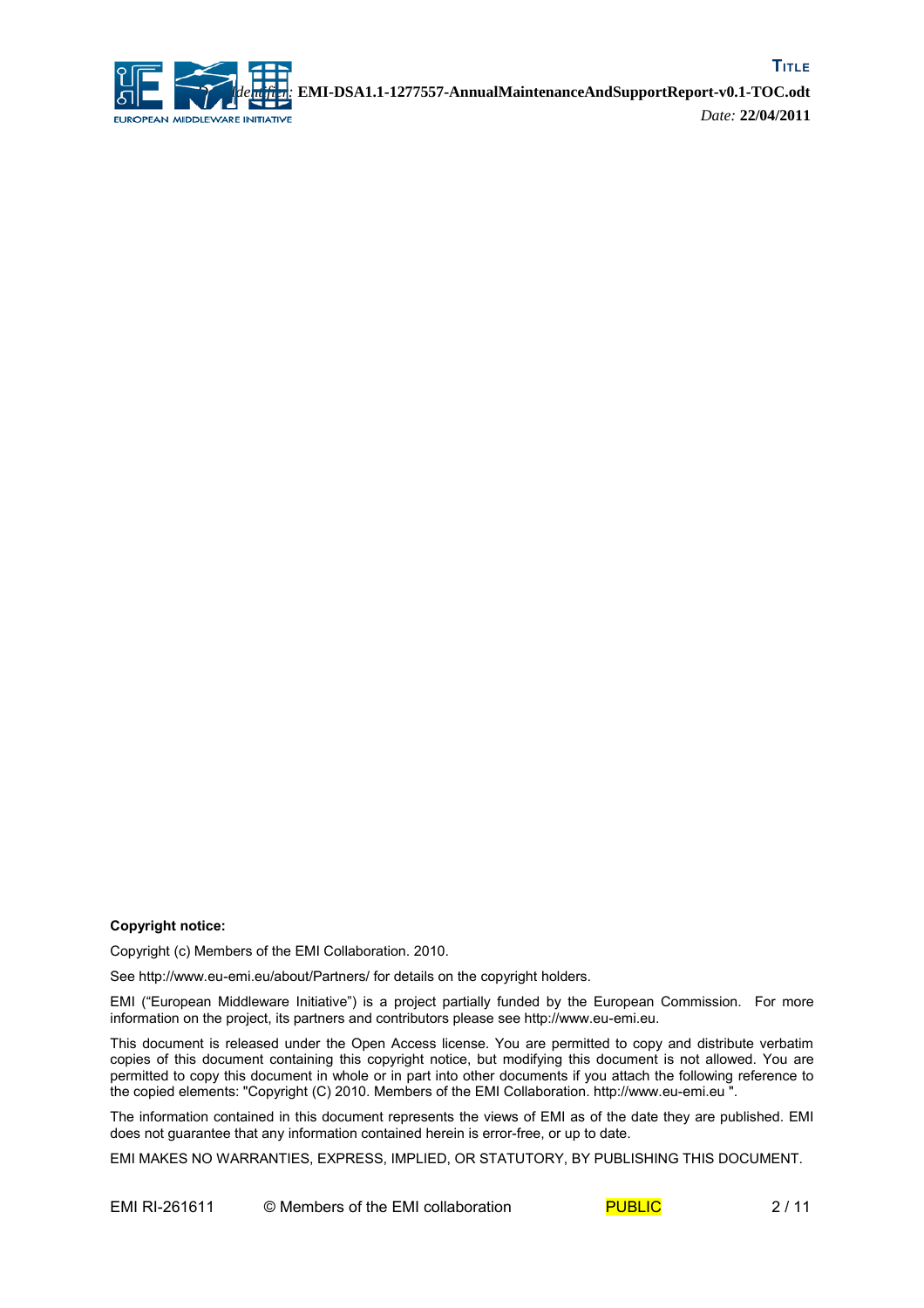

### **Delivery Slip**

|                          | <b>Name</b> | Partner /<br><b>Activity</b> | <b>Date</b> | <b>Signature</b> |
|--------------------------|-------------|------------------------------|-------------|------------------|
| From                     |             |                              |             |                  |
| <b>Reviewed by</b><br>ò. |             |                              |             |                  |
| <b>Approved by</b>       |             |                              |             |                  |

### **Document Log**

| ∶ Issue | Date | <b>' Comment</b> | <b>Author / Partner</b> |
|---------|------|------------------|-------------------------|
|         |      |                  |                         |
|         |      |                  |                         |
|         |      |                  |                         |

### **Document Change Record**

| :Issue:                                                                                                                         | Item                                                                          | <b>Reason for Change</b>                                                                                                   |
|---------------------------------------------------------------------------------------------------------------------------------|-------------------------------------------------------------------------------|----------------------------------------------------------------------------------------------------------------------------|
|                                                                                                                                 |                                                                               |                                                                                                                            |
| $\overline{2}$                                                                                                                  | and the company of the state                                                  | - 11                                                                                                                       |
| $\frac{3}{2}$<br>л.                                                                                                             |                                                                               | ×                                                                                                                          |
| and the control of the<br>л.                                                                                                    | - 11                                                                          | ٠<br><u> 1986 - Paul Barbara, presidente e a contra a contra de la contra de la contra de la contra de la contra de la</u> |
| the control of the control of the<br><b>A</b><br>$\mathbf{R}$ .                                                                 | <b>CONTRACTOR</b>                                                             | $\mathbf{u}$                                                                                                               |
|                                                                                                                                 | $\mathbf{L}$                                                                  | $\mathbf{L}$<br><b>A</b>                                                                                                   |
| and the control of the<br>$\mathbf{L}$ .                                                                                        | <b>COLOR</b>                                                                  | $\sim$ 1                                                                                                                   |
| $\frac{1}{2}$ , $\frac{1}{2}$ , $\frac{1}{2}$ , $\frac{1}{2}$ , $\frac{1}{2}$ , $\frac{1}{2}$ , $\frac{1}{2}$<br>$\mathbf{u}$ . | the control of the control of the<br>the contract of the contract of the con- | $\sim 10$                                                                                                                  |
| ٠<br>$\sim 10$<br>$\mathbf{L}_{\rm{c}}$                                                                                         |                                                                               | л.                                                                                                                         |
|                                                                                                                                 |                                                                               |                                                                                                                            |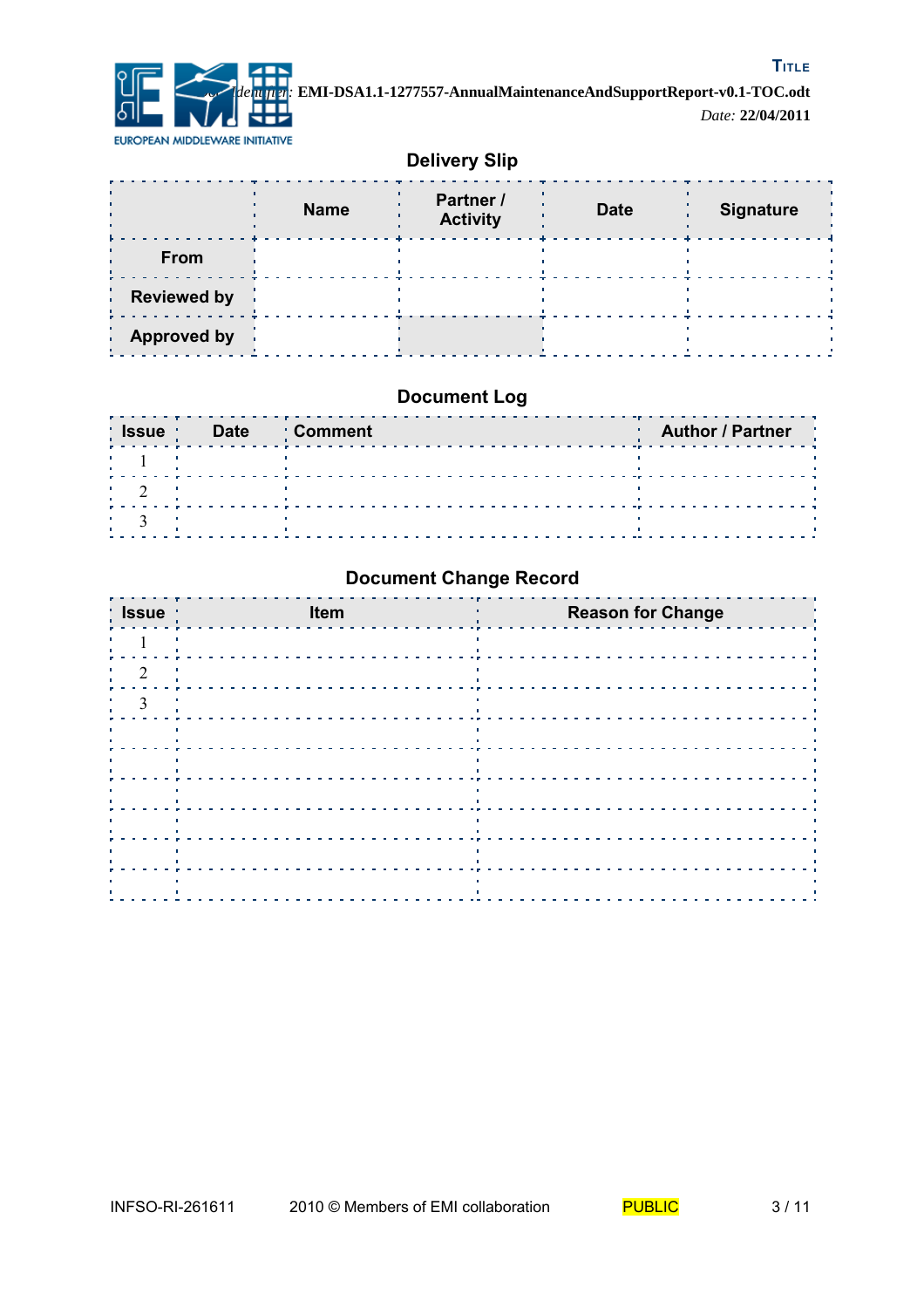

### **TABLE OF CONTENTS**

# **Table of Contents**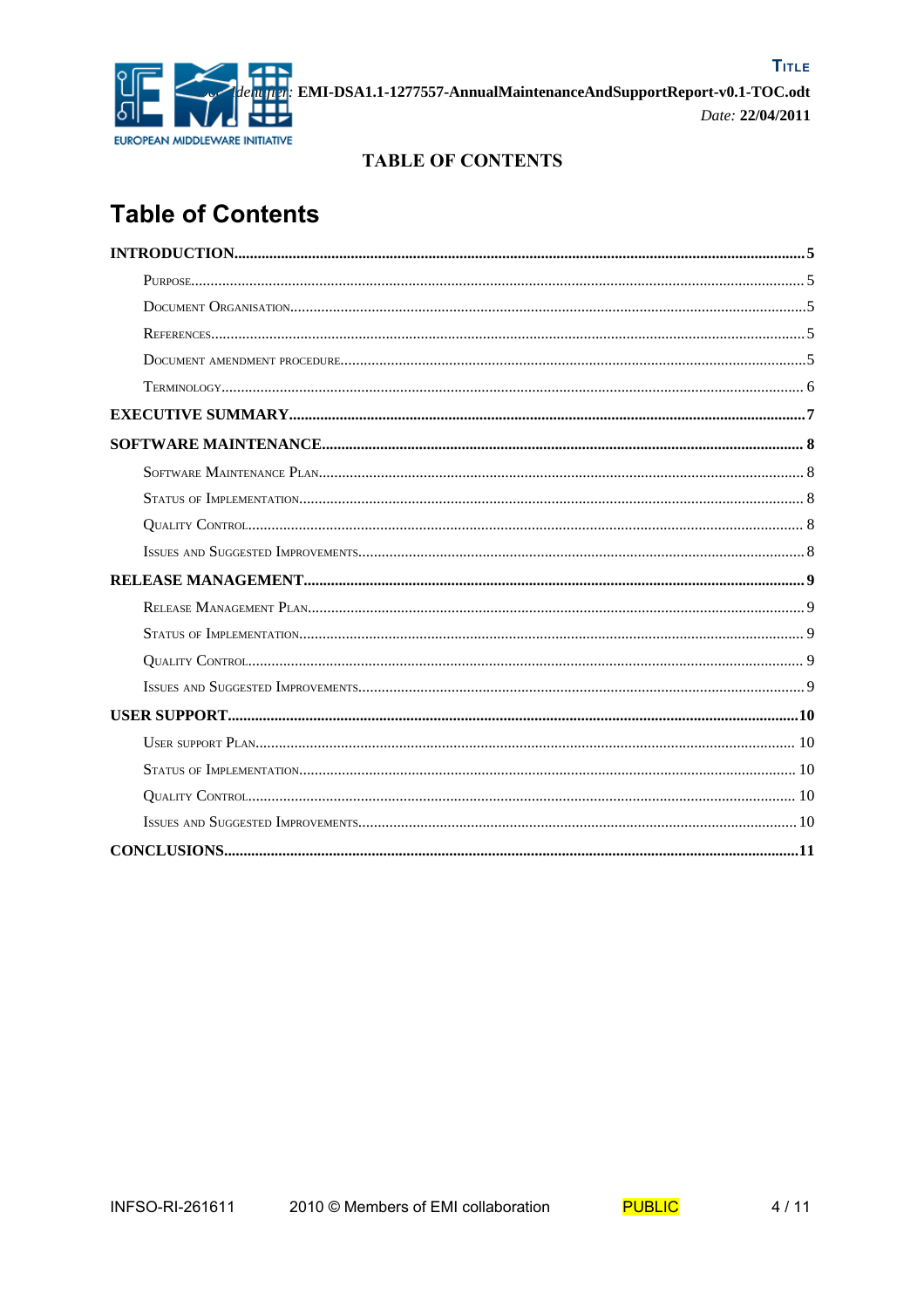

### **1. INTRODUCTION**

### **1.1. PURPOSE**

This document reports on the state of the implementation at the end of the first year of the project of the Software Maintenance and User Support plans described in DSA1.1 and of the Release Management plan described in DSA1.2. The implementation is presented in terms of the main results achieved in the first year of the project, accompanied by metrics and Quality Control checks put in place so far. The SQAP, which complements and extends the plans presented in DSA1.1 and DSA1.2, is also taken into consideration when appropriate.

### **1.2. DOCUMENT ORGANISATION**

The document is organized in three main sections, one for each of the operative tasks of the SA1 work package: software maintenance, user support and release management. Each section is further divided in four parts: brief summary of the main prescriptions foreseen in the plan; status of the implementation, including the presentation of the main results; QC checks and measurements (including KPIs); issues and suggestions for improvement.

#### **1.3. REFERENCES**

| $\begin{bmatrix} \mathbf{R1} & \cdots & \mathbf{R2} \end{bmatrix}$ |  |  |  |  |  |  |  |  |  |  |  |  |  |  |  |  |  |  |  |  |  |  |  |
|--------------------------------------------------------------------|--|--|--|--|--|--|--|--|--|--|--|--|--|--|--|--|--|--|--|--|--|--|--|
|                                                                    |  |  |  |  |  |  |  |  |  |  |  |  |  |  |  |  |  |  |  |  |  |  |  |
|                                                                    |  |  |  |  |  |  |  |  |  |  |  |  |  |  |  |  |  |  |  |  |  |  |  |
|                                                                    |  |  |  |  |  |  |  |  |  |  |  |  |  |  |  |  |  |  |  |  |  |  |  |
|                                                                    |  |  |  |  |  |  |  |  |  |  |  |  |  |  |  |  |  |  |  |  |  |  |  |
|                                                                    |  |  |  |  |  |  |  |  |  |  |  |  |  |  |  |  |  |  |  |  |  |  |  |
|                                                                    |  |  |  |  |  |  |  |  |  |  |  |  |  |  |  |  |  |  |  |  |  |  |  |
| Contract of the Con-                                               |  |  |  |  |  |  |  |  |  |  |  |  |  |  |  |  |  |  |  |  |  |  |  |
|                                                                    |  |  |  |  |  |  |  |  |  |  |  |  |  |  |  |  |  |  |  |  |  |  |  |

#### **DOCUMENT AMENDMENT PROCEDURE**

*<The text can be adapted if needed in case the deliverable needs special amendment procedures. Otherwise leave it as it is.>*

This document can be amended by the authors further to any feedback from other teams or people. Minor changes, such as spelling corrections, content formatting or minor text re-organisation not affecting the content and meaning of the document can be applied by the authors without peer review. Other changes must be submitted to peer review and to the EMI PEB for approval.

When the document is modified for any reason, its version number shall be incremented accordingly. The document version number shall follow the standard EMI conventions for document versioning. The document shall be maintained in the CERN CDS repository and be made accessible through the OpenAIRE portal.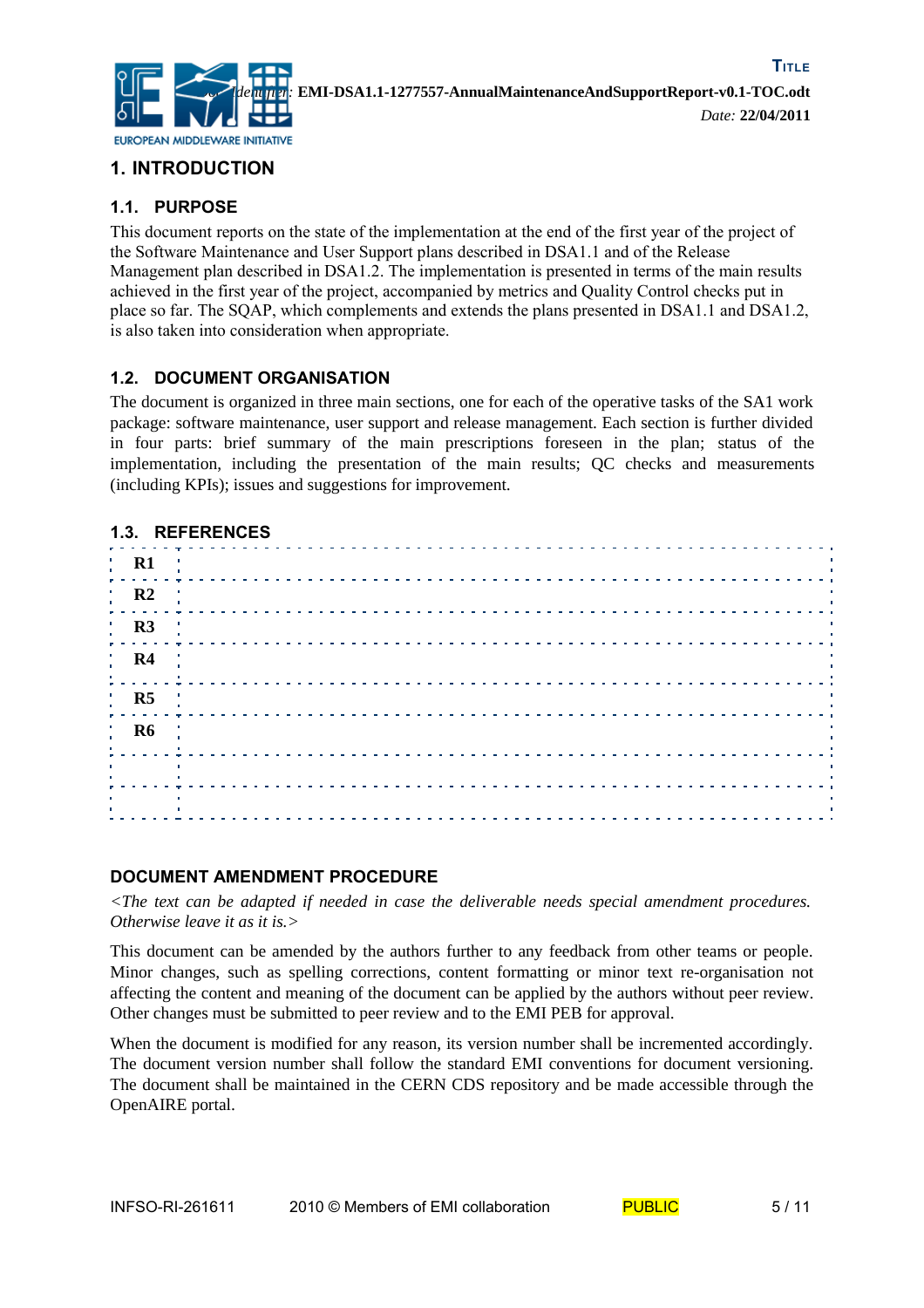

**TITLE** *Doc. Identifier:* **EMI-DSA1.1-1277557-AnnualMaintenanceAndSupportReport-v0.1-TOC.odt** *Date:* **22/04/2011**

EUROPEAN MIDDLEWARE INITIATIVE **1.4. TERMINOLOGY**

|                 | 1.7. ILINIIIIVULVUI                              |
|-----------------|--------------------------------------------------|
|                 | $XYZ > $ < Description and references if needed> |
|                 |                                                  |
| <b>Contract</b> |                                                  |
|                 |                                                  |
|                 |                                                  |
|                 |                                                  |
|                 |                                                  |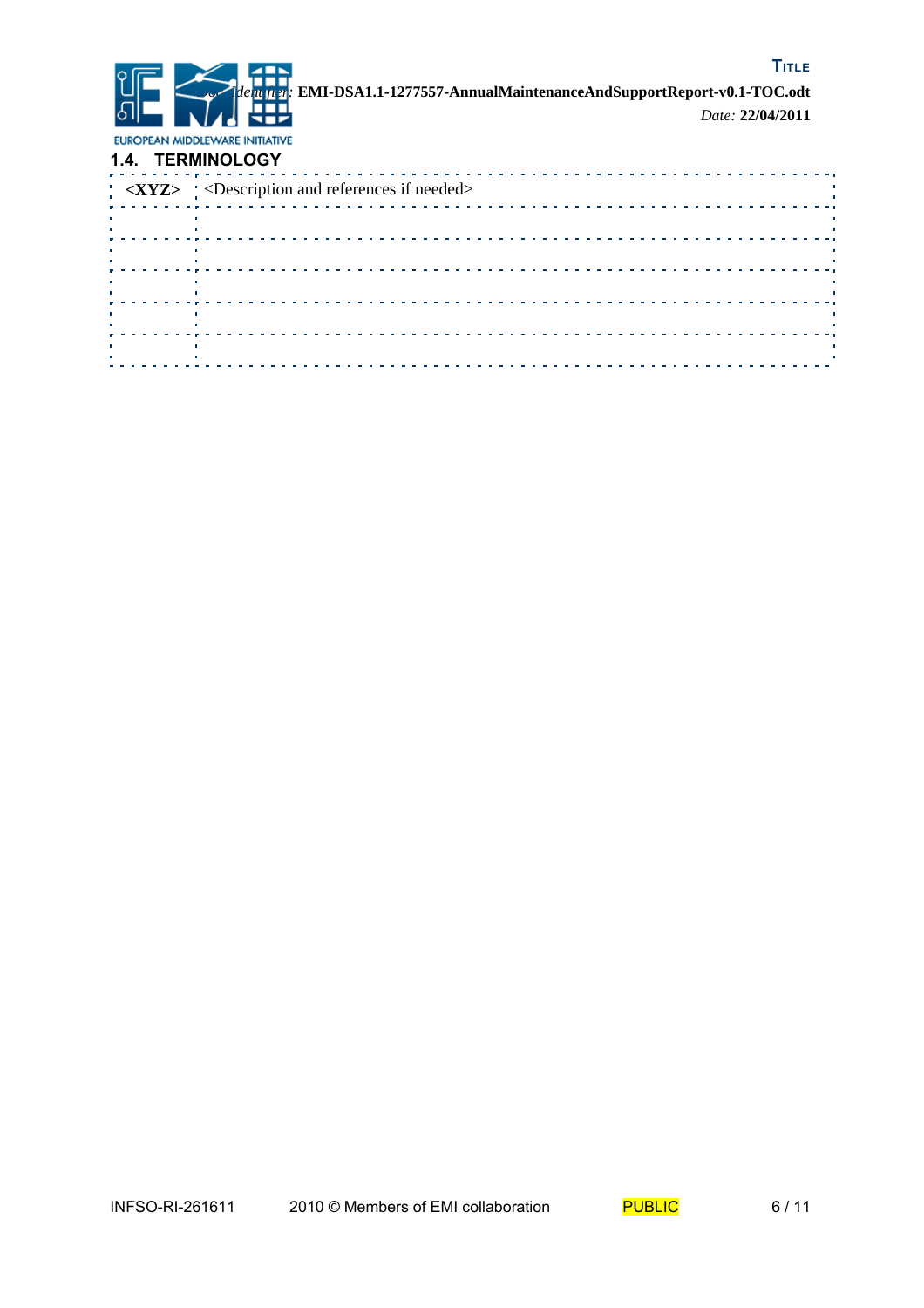

### **2. EXECUTIVE SUMMARY**

*<High-level summary of the content of this document. It should provide the reader with enough information about the most important elements of its content in the same order as they appear in the rest of the document. Typical length is 1/10th of the length of the document.>*

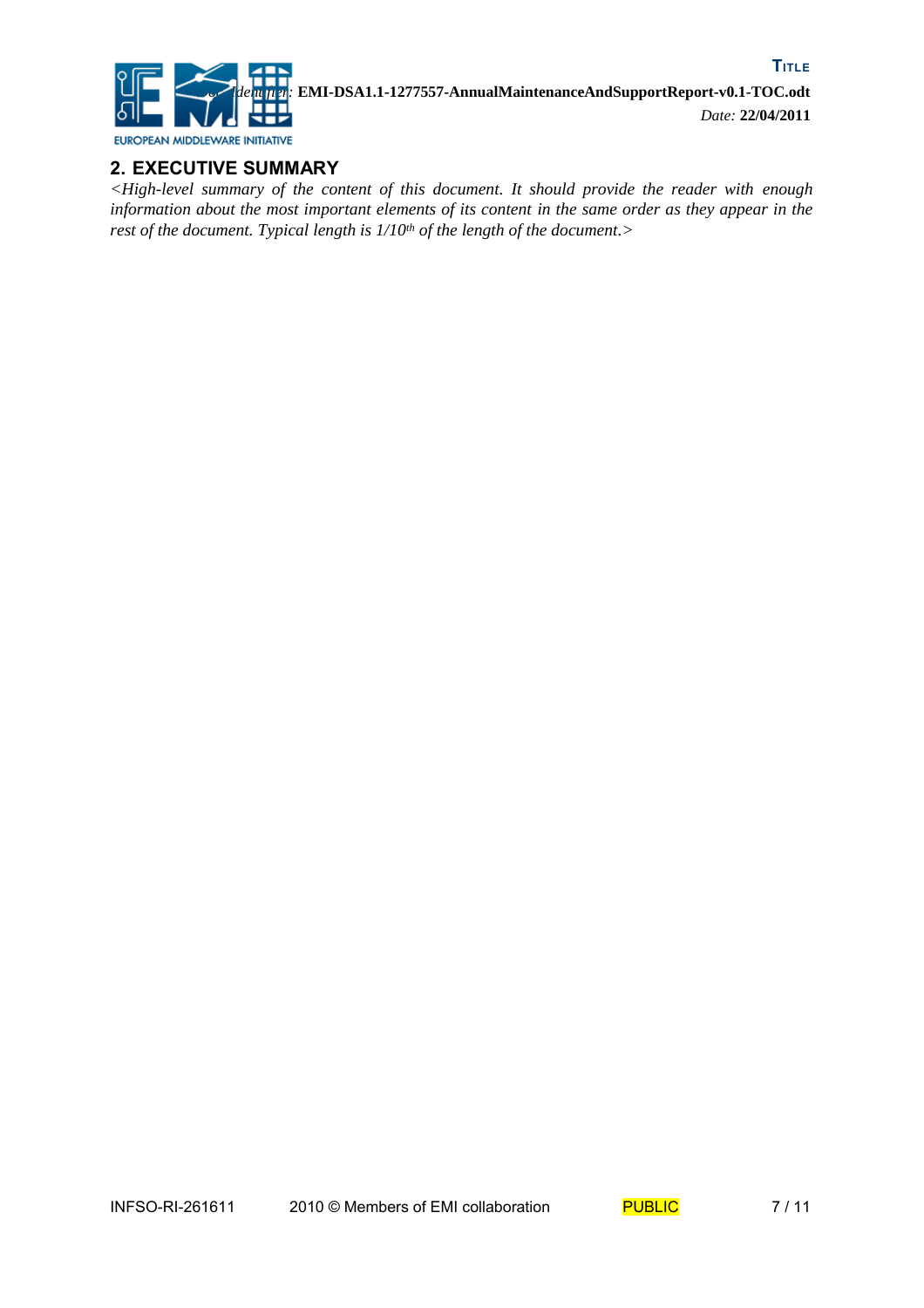

- **3. SOFTWARE MAINTENANCE**
- **3.1. SOFTWARE MAINTENANCE PLAN**
- **3.2. STATUS OF IMPLEMENTATION**
- **3.3. QUALITY CONTROL**
- **3.4. ISSUES AND SUGGESTED IMPROVEMENTS**

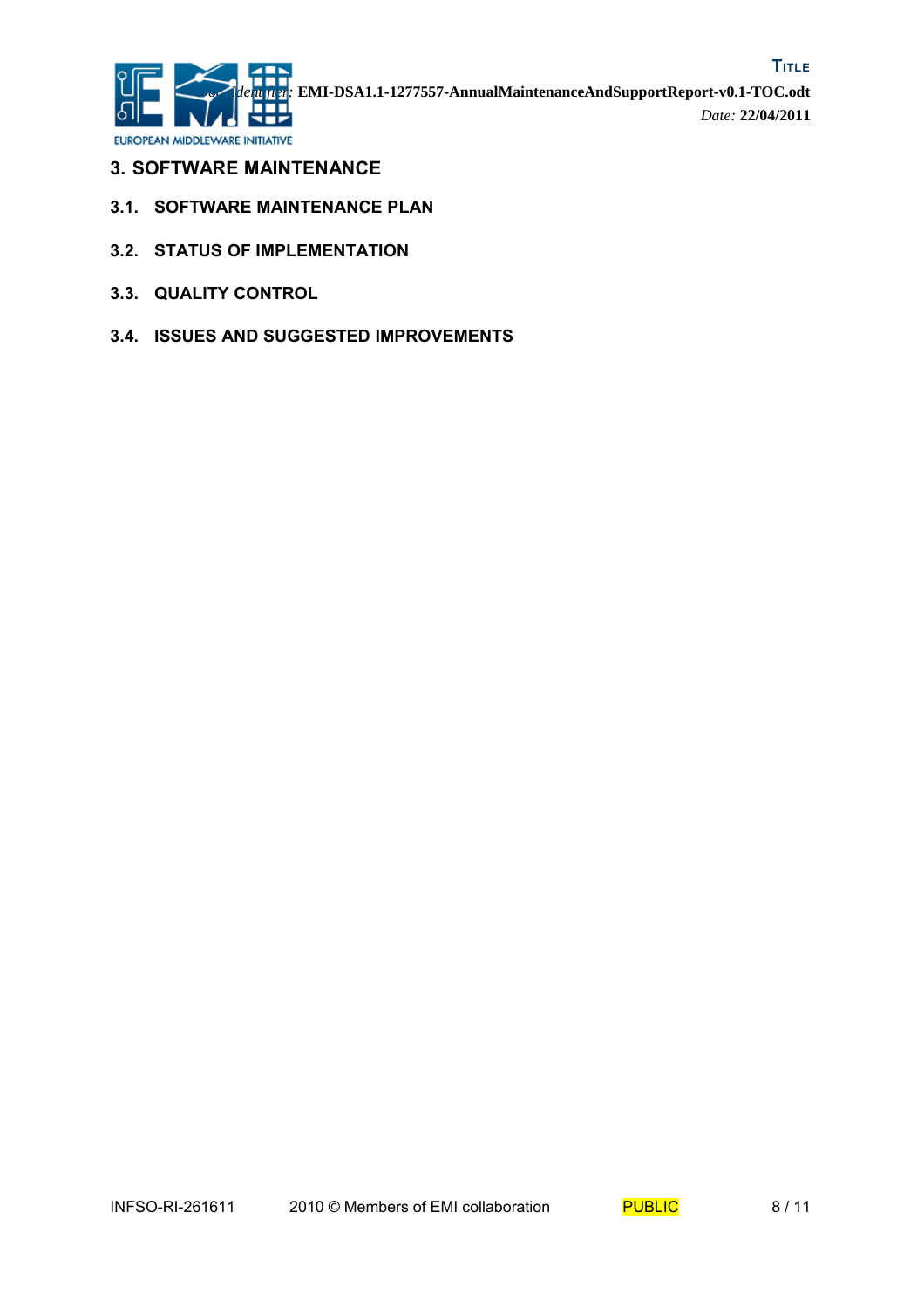

- **4. RELEASE MANAGEMENT**
- **4.1. RELEASE MANAGEMENT PLAN**
- **4.2. STATUS OF IMPLEMENTATION**
- **4.3. QUALITY CONTROL**
- **4.4. ISSUES AND SUGGESTED IMPROVEMENTS**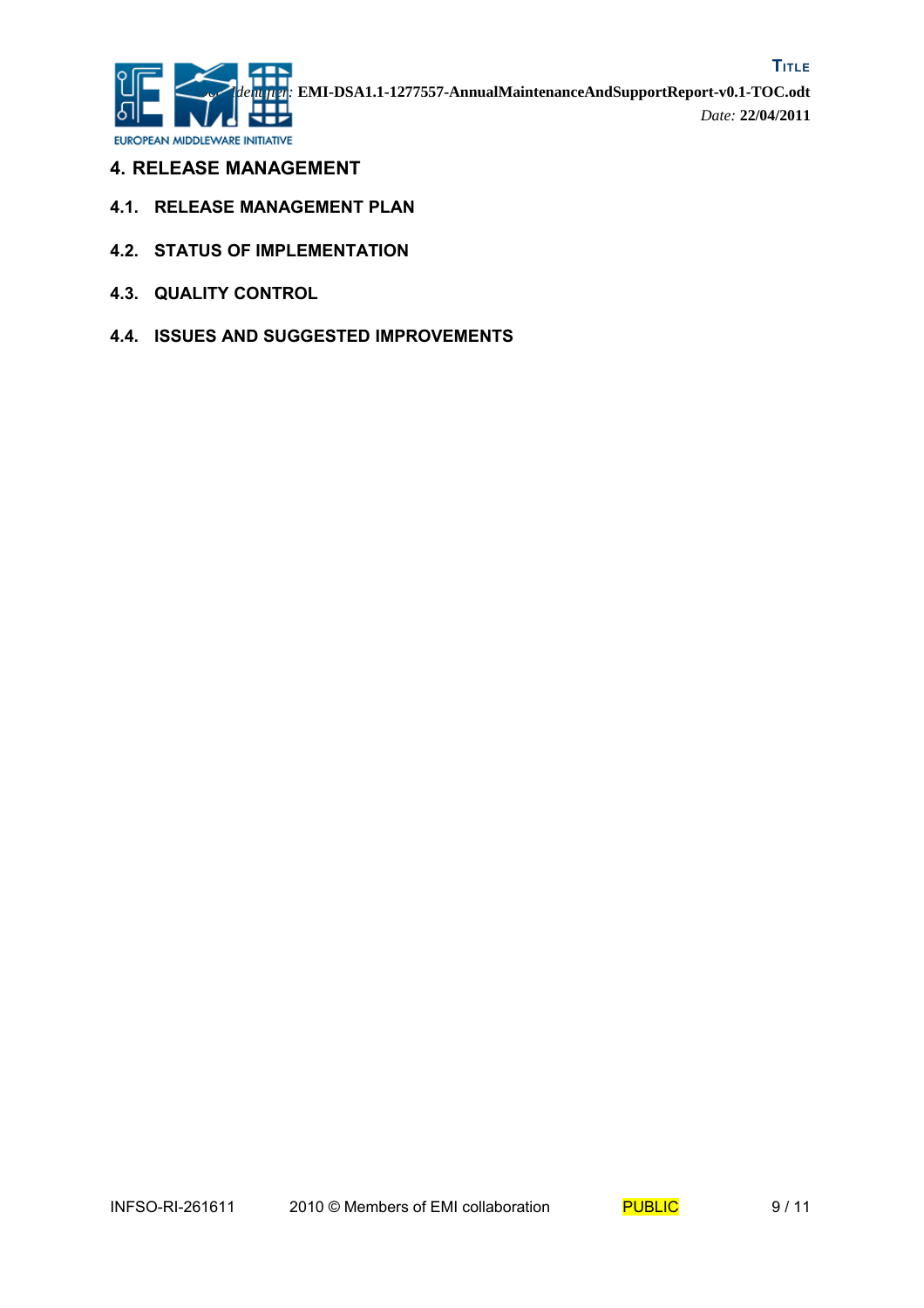

- **5. USER SUPPORT**
- **5.1. USER SUPPORT PLAN**
- **5.2. STATUS OF IMPLEMENTATION**
- **5.3. QUALITY CONTROL**
- **5.4. ISSUES AND SUGGESTED IMPROVEMENTS**